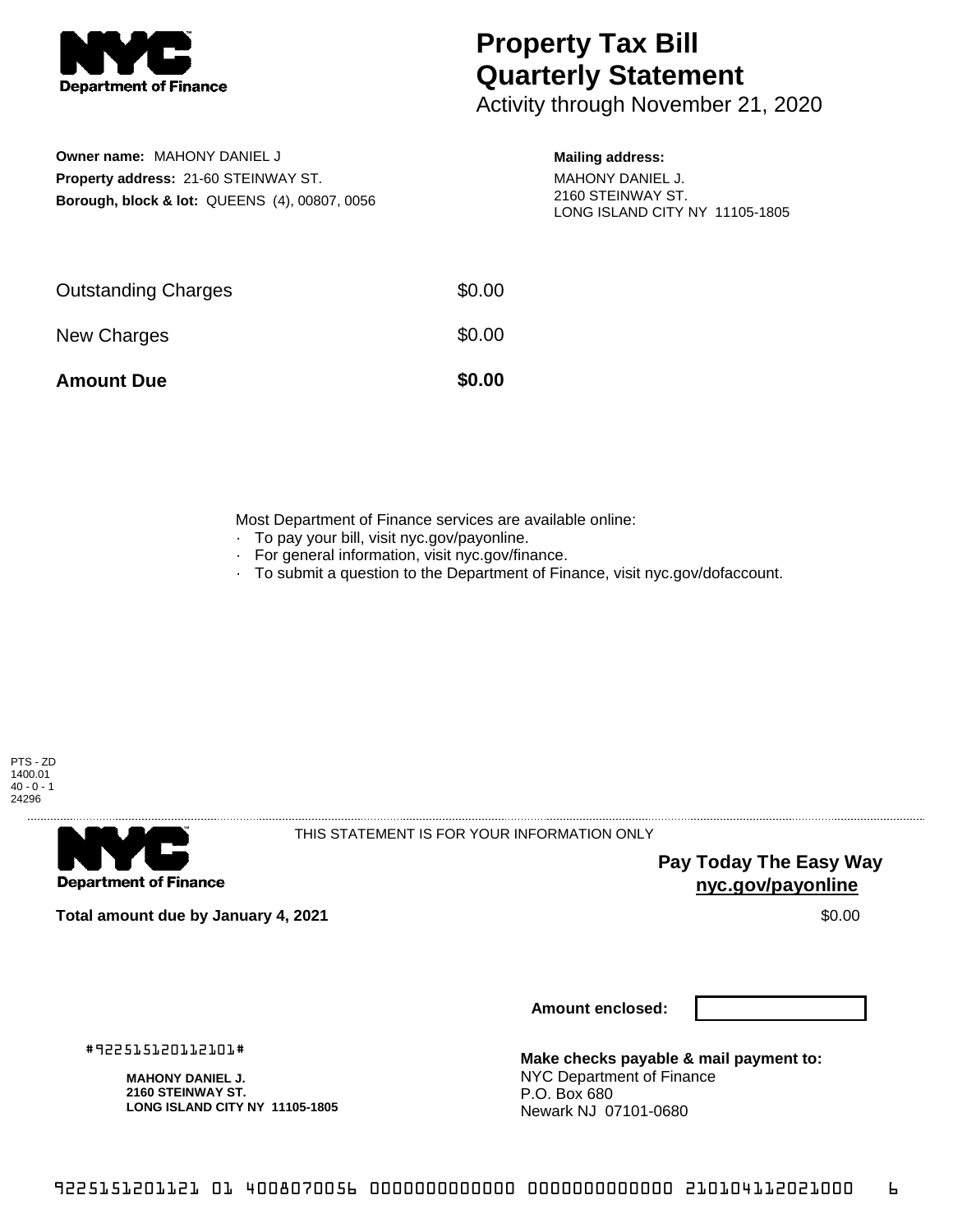

| <b>Previous Charges</b><br>Total previous charges including interest and payments |                          | Amount<br>\$0.00         |                         |
|-----------------------------------------------------------------------------------|--------------------------|--------------------------|-------------------------|
|                                                                                   |                          |                          | <b>Current Charges</b>  |
| Finance-Property Tax<br><b>Adopted Tax Rate</b>                                   |                          | 01/01/2021               | \$2,142.63<br>$$-24.70$ |
| Payment<br>Payment Adjusted                                                       | 09/15/2020<br>01/01/2021 |                          | $$-2,142.63$<br>\$24.70 |
| <b>Total current charges</b>                                                      |                          |                          | \$0.00                  |
| <b>Tax Year Charges Remaining</b>                                                 | <b>Activity Date</b>     | <b>Due Date</b>          | <b>Amount</b>           |
| Finance-Property Tax<br><b>Adopted Tax Rate</b>                                   |                          | 04/01/2021               | \$2,142.63<br>$$-24.70$ |
| <b>Early Payment Discount</b>                                                     |                          | 04/01/2021<br>04/01/2021 | $$-21.21$<br>\$0.16     |
| <b>Early Payment Discount</b><br>Payment<br>Payment Adjusted                      | 09/15/2020<br>01/01/2021 |                          | $$-2,121.42$<br>\$24.54 |
| Total tax year charges remaining                                                  |                          |                          | \$0.00                  |
| <b>Overpayments/Credits</b>                                                       | <b>Activity Date</b>     | <b>Due Date</b>          | <b>Amount</b>           |
| <b>Refund Available</b><br><b>Credit Balance</b>                                  |                          | 08/09/2018<br>10/01/2020 | $$-1.36$<br>$$-49.24$   |
| Total overpayments/credits remaining on account                                   |                          |                          | \$50.60                 |

You must apply for a refund or a transfer of credits resulting from overpayments within six years of the date of **the overpayment or credit. Please note that overpayments and credits are automatically applied to unpaid taxes.**

## **Home banking payment instructions:**

- 1. **Log** into your bank or online bill pay website.
- 2. **Add** the new payee: NYC DOF Property Tax. Enter your account number, which is your boro, block and lot, as it appears here: 4-00807-0056 . You may also need to enter the address for the Department of Finance. The address is P.O. Box 680, Newark NJ 07101-0680.
- 3. **Schedule** your online payment using your checking or savings account.

## **Did Your Mailing Address Change?**

If so, please visit us at **nyc.gov/changemailingaddress** or call **311.**

When you provide a check as payment, you authorize us either to use information from your check to make a one-time electronic fund transfer from your account or to process the payment as a check transaction.